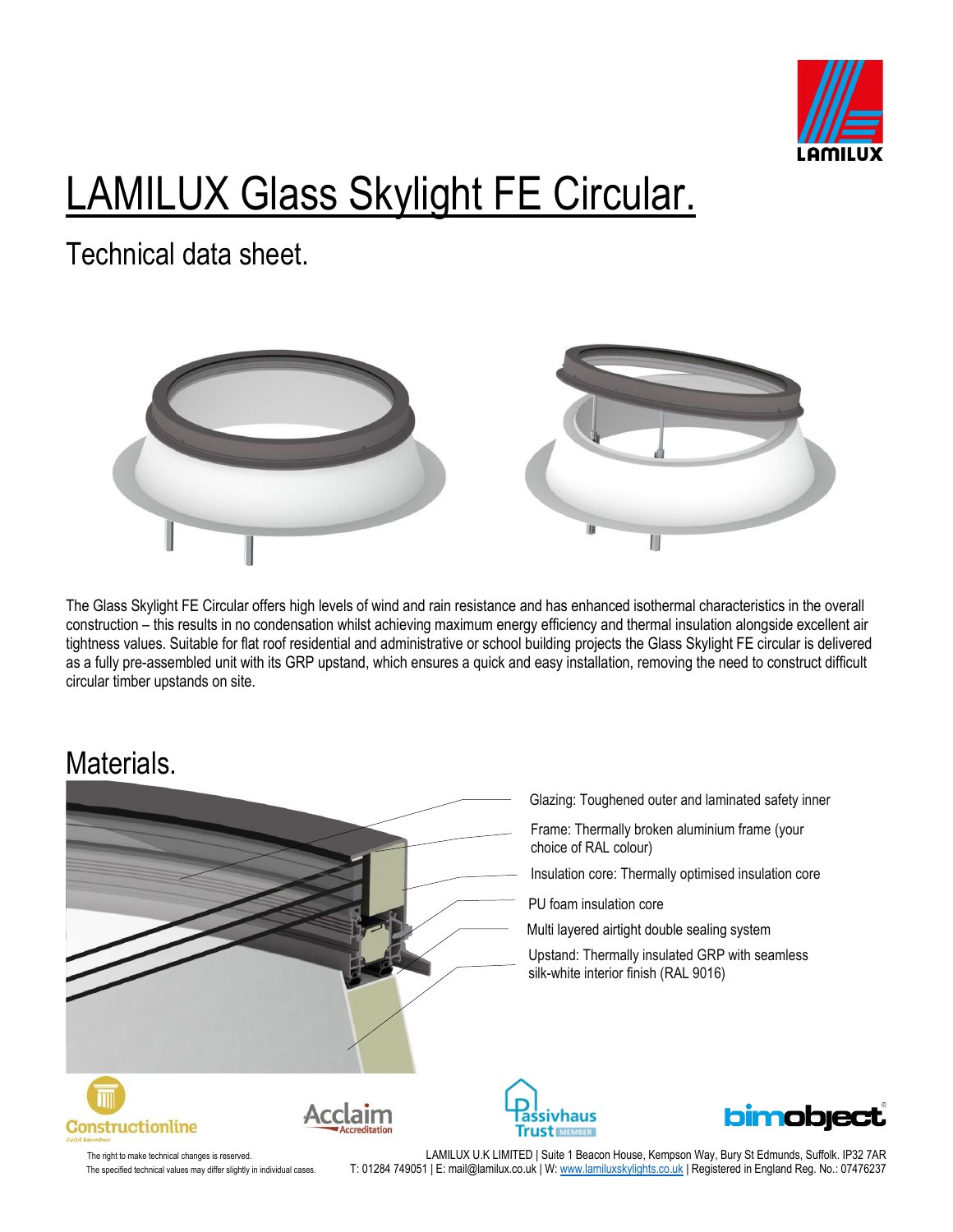

# Dimensions.



| Available structural roof<br>opening sizes (mm) $\varnothing$ | <b>Clear internal</b><br>opening size (mm) $\varnothing$ |  |  |  |  |
|---------------------------------------------------------------|----------------------------------------------------------|--|--|--|--|
| 900                                                           | 720                                                      |  |  |  |  |
| 1000                                                          | 820                                                      |  |  |  |  |
| 1200                                                          | 1020                                                     |  |  |  |  |
| 1500                                                          | 1320                                                     |  |  |  |  |
| 1800                                                          | 1620                                                     |  |  |  |  |
| 2000                                                          | 1820                                                     |  |  |  |  |
| 2200                                                          | 2020                                                     |  |  |  |  |

# Weights.

| <b>Structural roof</b><br>opening size<br>$(mm)$ $\varnothing$ | <b>Upper part</b> |               | <b>Upstand</b> |                |                |          |  |  |
|----------------------------------------------------------------|-------------------|---------------|----------------|----------------|----------------|----------|--|--|
|                                                                | Double glazed     | Triple glazed | $300$ mm       | 500mm          | 700mm          | 500mm-5° |  |  |
| 900                                                            | c. 23 kg          | c. 28 kg      | c. 13 kg       | c. 17 kg       | c. 23 kg       | c. 25 kg |  |  |
| 1000                                                           | c. 29 kg          | c. 34 kg      | c. 14 kg       | c. 19 kg       | c. 25 kg       | c. 28 kg |  |  |
| 1200                                                           | c. 41 kg          | c. 50 kg      | c. 16 kg       | c. 22 kg       | c. 30 kg       | c. 34 kg |  |  |
| 1500                                                           | c. 63 kg          | c. 78 kg      | c. 20 kg       | c. 27 kg       | c. 37 kg       | c. 40 kg |  |  |
| 1800                                                           | c. 91 kg          | c. 112 kg     | c. 25 kg       | c. 33 kg       | c. 46 kg       | c. 48 kg |  |  |
| 2000                                                           | c. 112 kg         | c. 139 kg     | c. 36 kg       |                | $\blacksquare$ |          |  |  |
| 2200                                                           | c. 135 kg         | c. 168 kg     | c. 40 kg       | $\blacksquare$ | ۰              |          |  |  |

# Upper part - framework.

The aluminium framework can be coated in any single RAL colour as standard. Optionally dual powder coating is available if different internal and external finishes are preferred.











The right to make technical changes is reserved. LAMILUX U.K LIMITED | Suite 1 Beacon House, Kempson Way, Bury St Edmunds, Suffolk. IP32 7AR The specified technical values may differ slightly in individual cases. T: 01284 749051 | E: mail@lamilux.co.uk | W: <u>www.lamiluxskylights.co.uk</u> | Registered in England Reg. No.: 07476237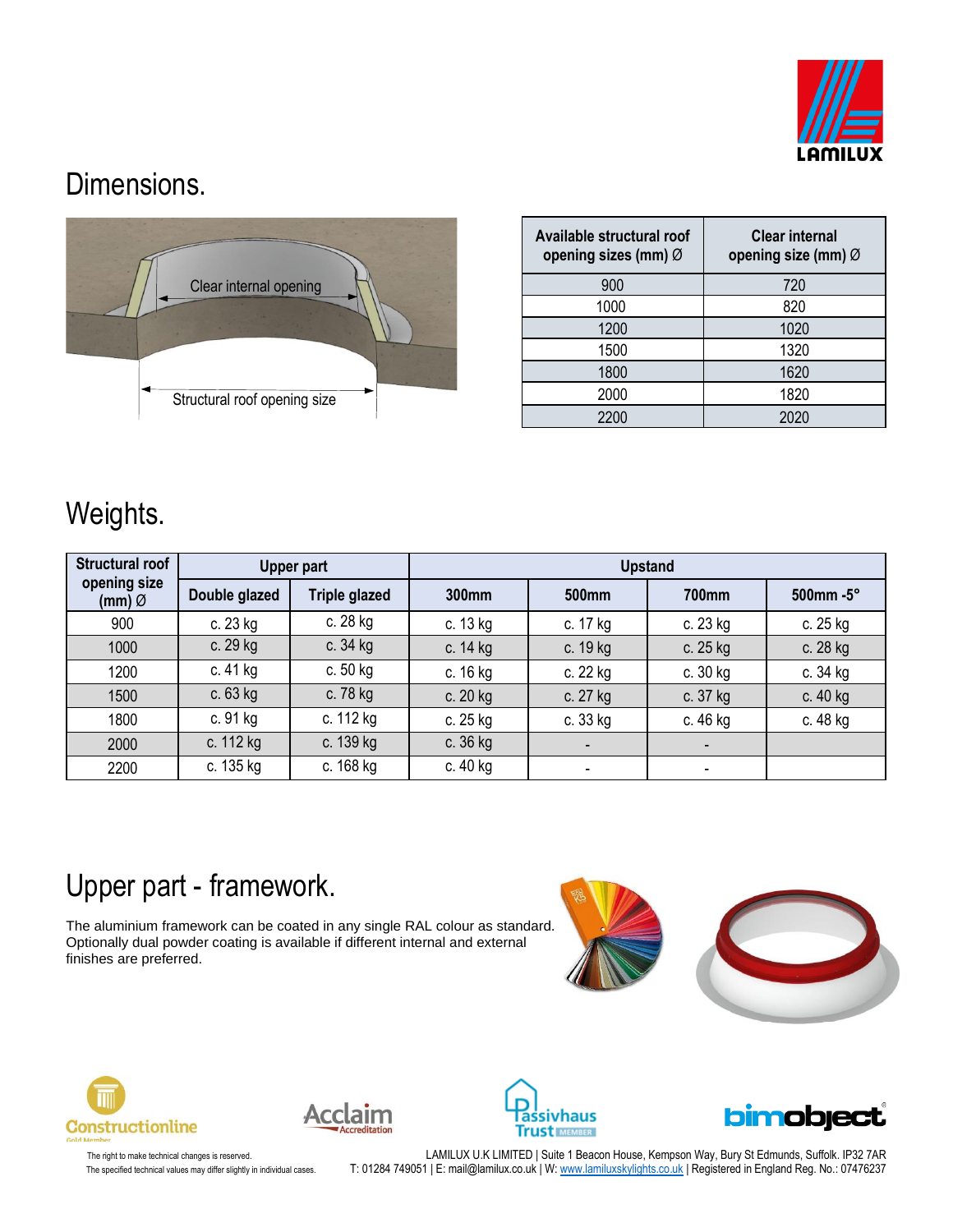

## Upper part – glazing.







Further glazing options are available. Please call us to discuss specific project specification requirements if they are not included in the below table.

| <b>Type</b>            | Glass<br>outside | <b>Spacer</b>    | Glass<br><b>Centre</b> | Spacer           | <b>Glass</b><br>inside | Light<br>Trans- | Total<br>energy | Sound<br>insulation | Ug-<br>Value         |
|------------------------|------------------|------------------|------------------------|------------------|------------------------|-----------------|-----------------|---------------------|----------------------|
|                        | (Toughened)      |                  |                        |                  | (Laminated)            | mission         | transmit-       | value Rw,p          |                      |
|                        |                  |                  |                        |                  |                        |                 | tance           |                     |                      |
| Double glazed -        | 6 <sub>mm</sub>  | 16 <sub>mm</sub> |                        |                  | 8mm                    | 80%             | 0.62            | C. 38dB             | 1.1                  |
| standard               |                  |                  |                        |                  |                        |                 |                 |                     | (W/m <sup>2</sup> k) |
| Double glazed $-60/30$ | 6mm              | 16mm             |                        |                  | 8mm                    | 61%             | 0.30            | C. 38dB             | 1.1                  |
| solar control coating  |                  |                  |                        |                  |                        |                 |                 |                     | (W/m <sup>2</sup> k) |
| Double glazed -        | 6mm              | 16mm             |                        |                  | 8mm                    | 80%             | 0.62            | C. 38dB             | 1.1                  |
| bioclean               |                  |                  |                        |                  |                        |                 |                 |                     | (W/m <sup>2</sup> k) |
| Double glazed -        | 10mm             | 16mm             |                        |                  | 8mm                    | 79%             | 0.55            | C. 45dB             | 1.1                  |
| sound insulation       |                  |                  |                        |                  |                        |                 |                 |                     | (W/m <sup>2</sup> k) |
| Triple glazed -        | 6mm              | 14mm             | 4mm                    | 14 <sub>mm</sub> | 8mm                    | 72%             | 0.51            | C. 39dB             | 0.6                  |
| standard               |                  |                  |                        |                  |                        |                 |                 |                     | (W/m <sup>2</sup> k) |
| Triple glazed $-60/30$ | 6mm              | 14mm             | 4 <sub>mm</sub>        | 14 <sub>mm</sub> | 8mm                    | 55%             | 0.28            | C. 39dB             | 0.6                  |
| solar control coating  |                  |                  |                        |                  |                        |                 |                 |                     | (W/m <sup>2</sup> k) |
| Triple glazed -        | 6mm              | 14mm             | 4mm                    | 14mm             | 8mm                    | 72%             | 0.51            | C. 39dB             | 0.6                  |
| bioclean               |                  |                  |                        |                  |                        |                 |                 |                     | (W/m <sup>2</sup> k) |









The right to make technical changes is reserved. LAMILUX U.K LIMITED | Suite 1 Beacon House, Kempson Way, Bury St Edmunds, Suffolk. IP32 7AR The specified technical values may differ slightly in individual cases. T: 01284 749051 | E: mail@lamilux.co.uk | W: <u>www.lamiluxskylights.co.uk</u> | Registered in England Reg. No.: 07476237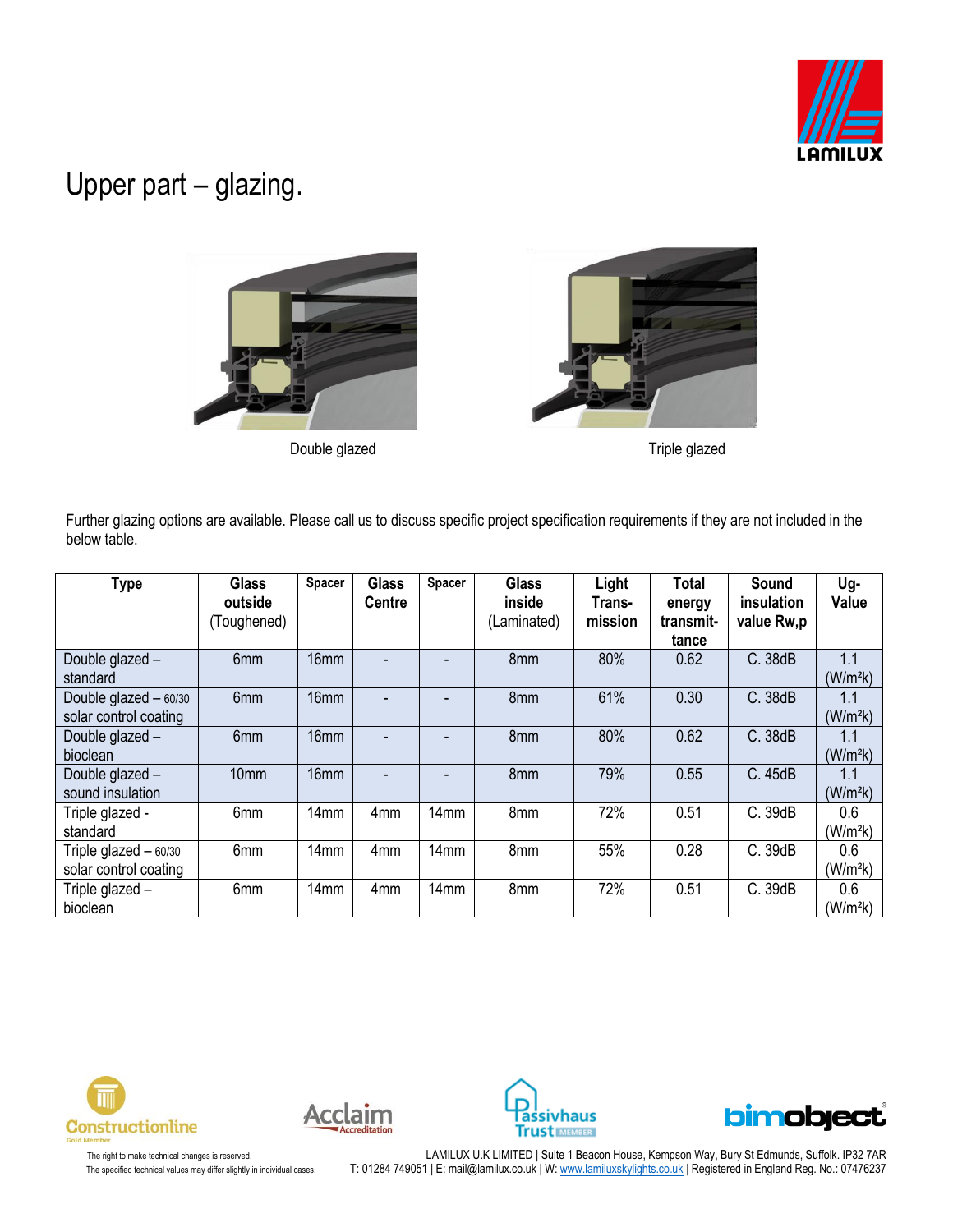

# Upstand.

Upstand is delivered pre-assembled to the upper part for quick and easy site installation. Option 1: For 5° to 30° roof openings. Standard upstand in a choice of heights: 300mm / 500mm / 700mm.



50



Option 2: For flat roof openings: 500mm high upstand with 5° inclination built in. Recommended on flat roofs to enable water drainage.







# Ventilation details.

#### **Spindle opener**

Available in sizes up to 1500mm Ø.









The right to make technical changes is reserved. LAMILUX U.K LIMITED | Suite 1 Beacon House, Kempson Way, Bury St Edmunds, Suffolk. IP32 7AR The specified technical values may differ slightly in individual cases. T: 01284 749051 | E: mail@lamilux.co.uk | W: <u>www.lamiluxskylights.co.uk</u> | Registered in England Reg. No.: 07476237